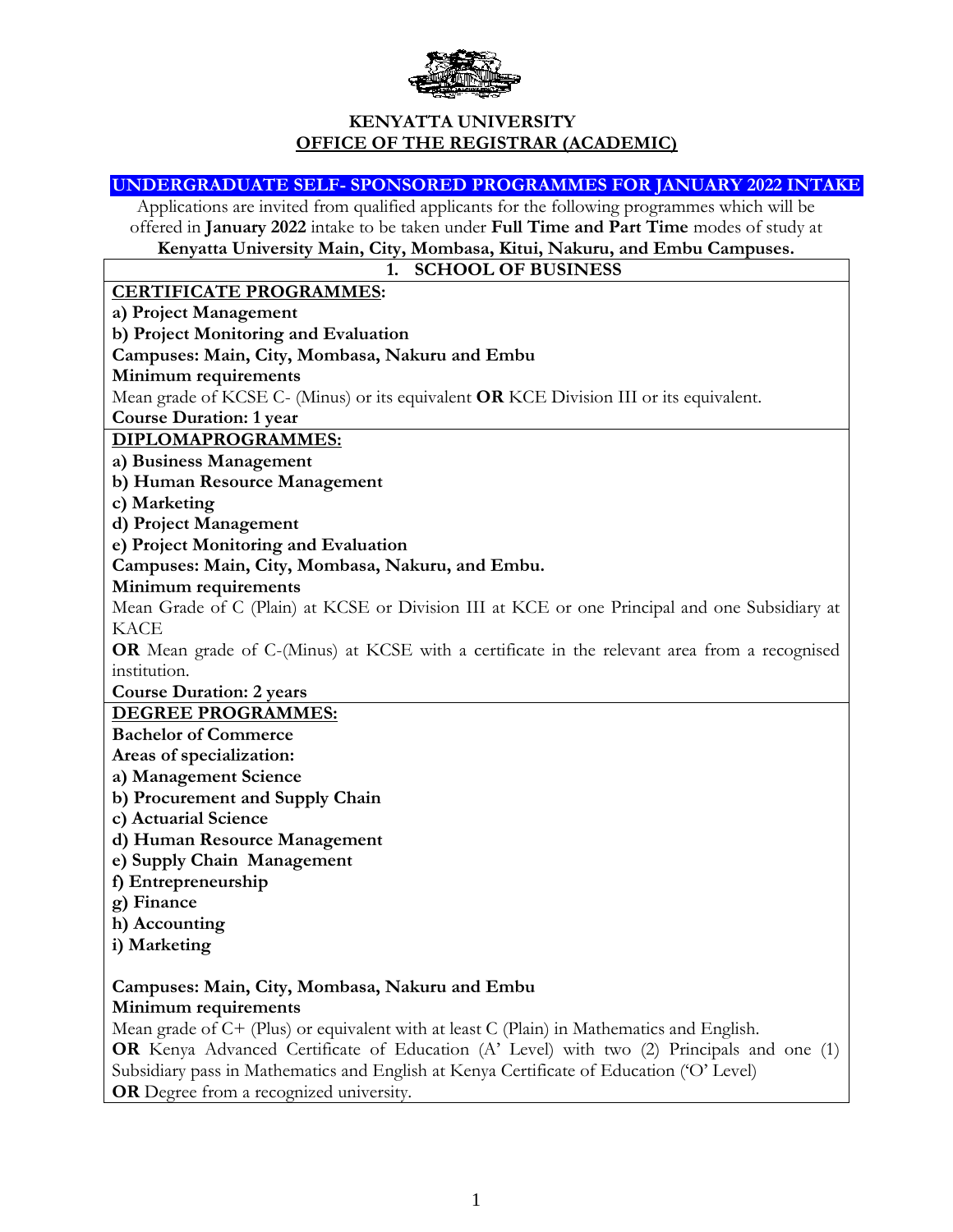**OR** Mean grade C (Plain) at KCSE with a Diploma in a relevant field from a recognized institution. **OR** Mean grade C (Plain) at KCSE with CPA/CPS Part II or equivalent.

**OR** Mean grade of C-(Minus) at KCSE and progressed from certificate to Diploma in a relevant field of study at Kenyatta University or any other recognized/accredited Institutions. **Course Duration: 4 years**

### **b)Bachelor of Human Resource Management.(BHRM) Campuses: Main, City, Mombasa, Nakuru and Embu Minimum requirements**

### Mean grade of C+ (Plus) or equivalent with at least C (Plain) in Mathematics and English.

**OR** Kenya Advanced Certificate of Education (A - Level) with two (2) Principals and one (1) Subsidiary pass in Mathematics and English at Kenya Certificate of Education ('O' Level)

**OR** Degree from a recognized university.

**OR** Mean grade C (Plain) at KCSE with a Diploma in a relevant field from a recognized institution. **OR** Mean grade C (Plain) at KCSE with CPA/CPS Part II or equivalent.

**OR** Mean grade of C-(Minus) at KCSE and progressed from certificate to Diploma in a relevant field of study at Kenyatta University or any other recognized/accredited Institutions.

**Course Duration: 4 years**

# **2. SCHOOL OF EDUCATION**

# **DIPLOMA PROGRAMMES:**

# **a) Information Science (DIS)**

# **Campus: Main-Full Time**

# **Minimum requirement.**

# **Any of the following:**

- i) Mean grade of C (Plain) at KCSE examination
- ii) Be holders of KNEC certificate in Library and Information studies or equivalent with an overall pass of Credit or Distinction, or pass with 2 years or more years' relevant practical experience.

# **Course Duration: 2 years**

# **b) Primary Teacher Education**

# **Campuses: Main, Mombasa, Nakuru and Embu**

# **Minimum requirements**

Mean grade of C+ (Plus) at KCSE and C+ (Plus) in any two subjects of specialization with C (Plain) in English and C (Plain) in Mathematics for Science Based courses or D+ (Plus) in Mathematics in non-science based courses.

# **Course Duration: 2 years**

# **c) Records Management and Information Technology (DRIT)**

# **Campus: Main**

# **Minimum requirement.**

# **Any of the following:**

- i) Mean grade of C (Plain) at KCSE examination.
- ii) Be holders of KNEC certificate in Library and Information Science or equivalent with an overall pass of Credit or distinction

iii) Pass with 2 years or more years' relevant practical experience.

# **Course Duration: 2 years**

#### **d) Clinical Child Neuropsychology Campus: Main**

# **Minimum requirement**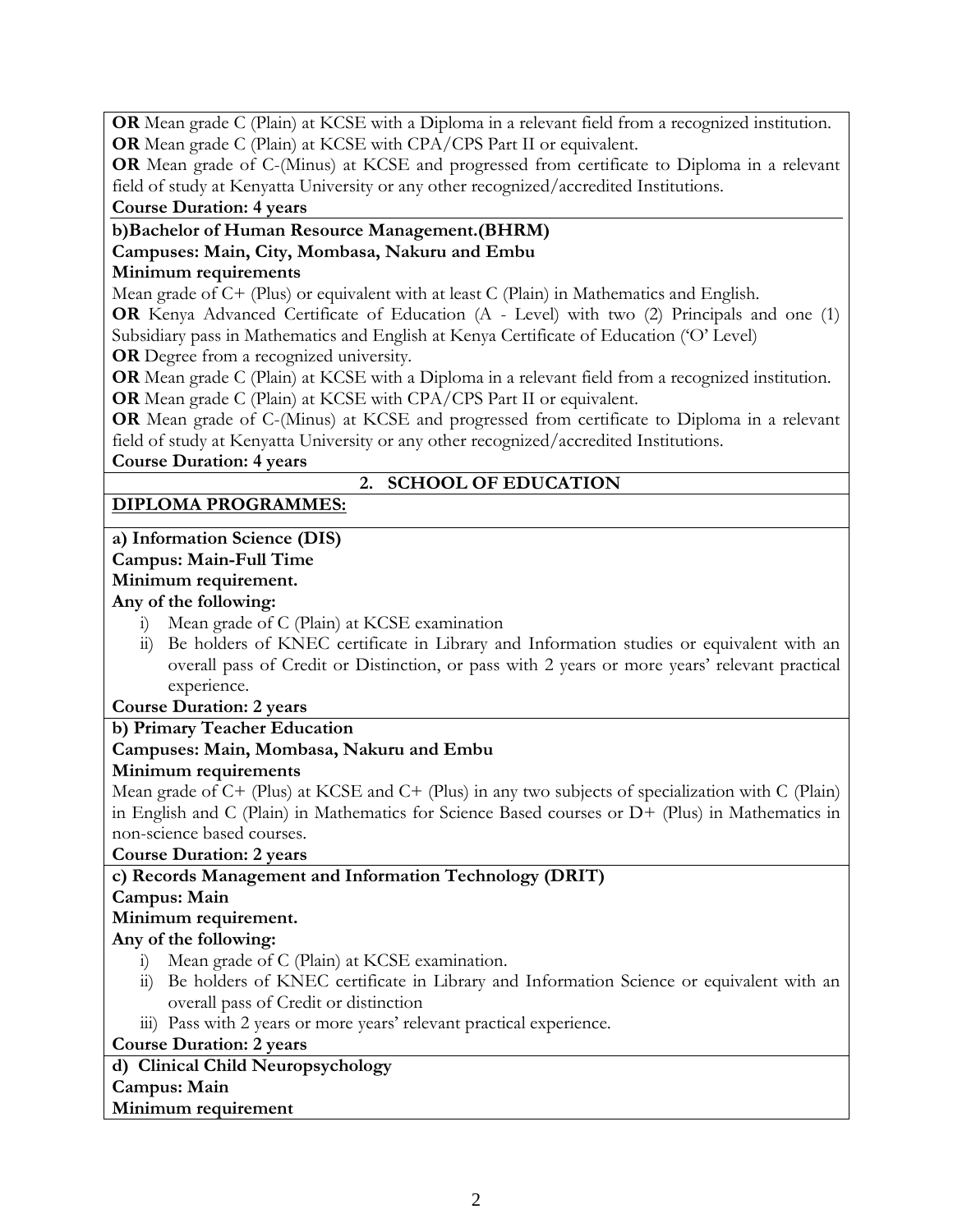| Mean grade of C (Plain) at KCSE examinationor equivalent.                                               |  |  |
|---------------------------------------------------------------------------------------------------------|--|--|
| <b>Course Duration: 2 years</b>                                                                         |  |  |
| e) Guidance and Counselling                                                                             |  |  |
| Campuses: Main and Nakuru                                                                               |  |  |
| Minimum requirements                                                                                    |  |  |
| Mean grade of C (Plain) at KCSE or equivalent.                                                          |  |  |
| <b>Course Duration: 2 years</b>                                                                         |  |  |
| f)Educational Leadership and Management                                                                 |  |  |
| Campus: Main                                                                                            |  |  |
| Minimum requirements                                                                                    |  |  |
| Mean grade of C (Plain) at KCSE or equivalent                                                           |  |  |
| <b>Course Duration: 2 years</b>                                                                         |  |  |
| <b>DEGREE PROGRAMMES:</b>                                                                               |  |  |
| a) Bachelor of Education (Arts)                                                                         |  |  |
| Campuses: Main, Mombasa, Nakuru, and Embu                                                               |  |  |
| Minimum requirements                                                                                    |  |  |
| Mean grade of C+ (Plus) at KCSE or equivalent with at least C+ (Plus) or equivalent in two (2)          |  |  |
| subjects of career choice.                                                                              |  |  |
| <b>Course Duration: 4 years</b>                                                                         |  |  |
| b) Bachelor of Education (Science)                                                                      |  |  |
| Campuses: Main, Mombasa, Nakuru, and Embu                                                               |  |  |
| Minimum requirements                                                                                    |  |  |
| Mean grade of $C$ + (Plus) at KCSE or equivalent with at least $C$ + (Plus) or equivalent in two (2) of |  |  |
| the Science subjects and C Plain in Mathematics.                                                        |  |  |
| <b>Course Duration: 4 years</b>                                                                         |  |  |
| c)Bachelor of Education (Special Needs Education)                                                       |  |  |
| <b>Campus: Main and Embu</b>                                                                            |  |  |
| Minimum requirements                                                                                    |  |  |
| Mean grade of $C+$ (Plus) at KCSE or equivalent with at least $C+$ (plus) in two teaching subjects of   |  |  |
| choice.                                                                                                 |  |  |
| <b>Course Duration: 4 years</b>                                                                         |  |  |
| d) Bachelor of Education (Early Childhood Education)                                                    |  |  |
| Campus: Main, Nakuru and Embu                                                                           |  |  |
| Minimum requirements                                                                                    |  |  |
| Mean grade of C+ (Plus) at KCSE or equivalent.                                                          |  |  |
| <b>Course Duration: 4 years</b>                                                                         |  |  |
| e) Bachelor of Library and Information Science                                                          |  |  |
| Campus: Main                                                                                            |  |  |
| Minimum requirement.                                                                                    |  |  |
| Any of the following:                                                                                   |  |  |
| Mean grade of C+ (Plus) at KCSE examination or equivalent<br>1)                                         |  |  |
| Mean grade of C (Plain) at KCSE examination or equivalent with a Diploma in Library<br>$\overline{11}$  |  |  |
| Science and/or information Science or Archives Administration.                                          |  |  |
| iii) Mean grade of C- (Minus) at KCSE examination and progressed from certificate to Diploma            |  |  |
| at Kenyatta University or any other recognized/accredited Institutions.                                 |  |  |
| <b>Course Duration: 4 years</b>                                                                         |  |  |
| f) Bachelor of Science (Records Management & Information Technology)                                    |  |  |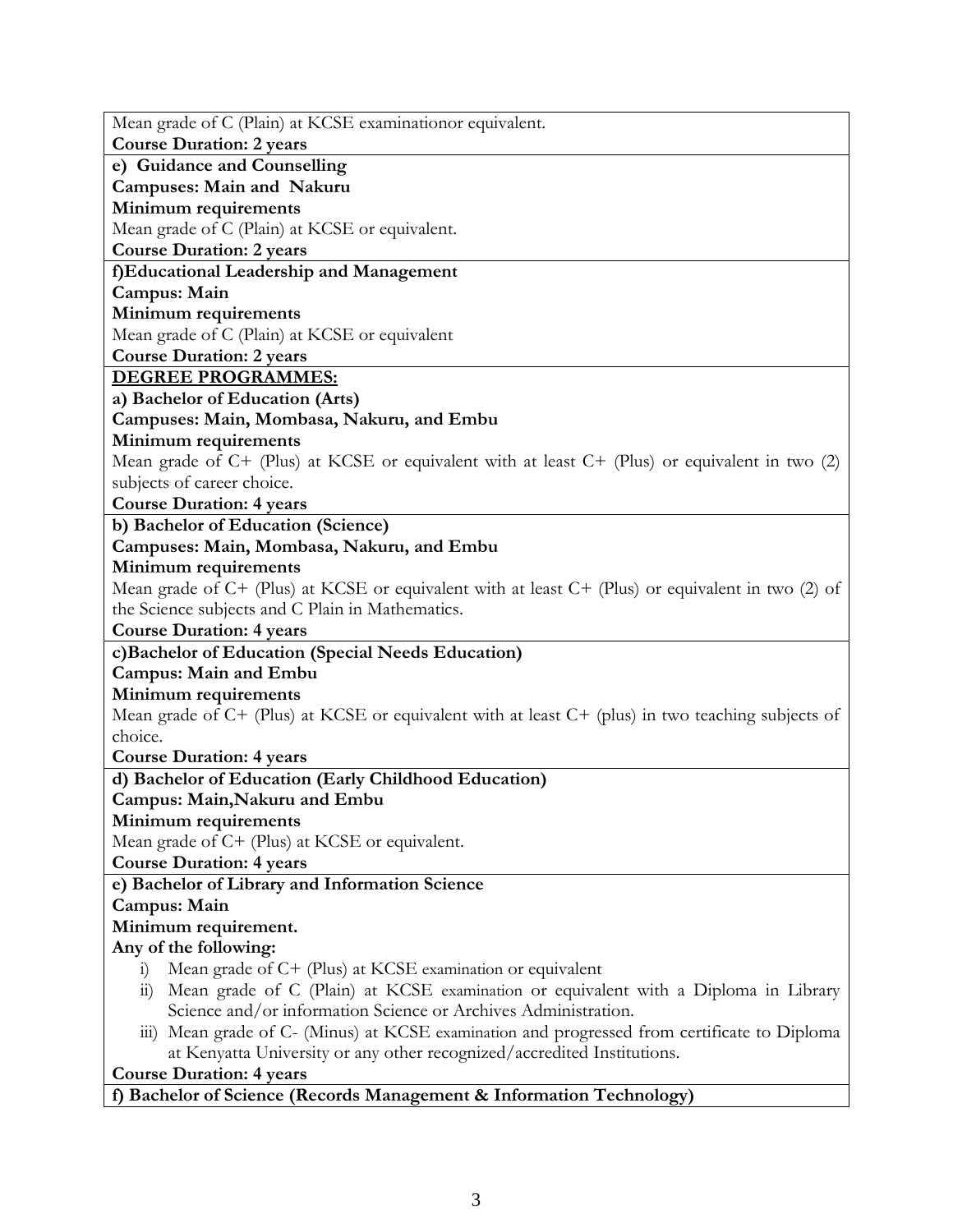#### **Campus: Main Minimum requirement. Any of the following:**

- i) Mean grade of C+ (Plus) at KCSE examination or its equivalent.
- ii) Mean grade of C (Plain) at KCSE examination or equivalent with a Diploma in Library Science or Records and Archives Management.
- iii) Mean grade of C (Minus) at KCSE examination and progressed from Certificate to Diploma at Kenyatta University or any other recognized/accredited institutions.

**Course Duration: 4 years**

### **Bachelor of Education (Home Economics)**

#### **Campus: Main**

### **Minimum requirement.**

### **Any of the following:**

- i) A minimum mean grade of C+ at KCSE level or its equivalent, with at least a C+ in Home science and any other science subject
- ii) Mean grade C+ (plus) at KCSE or its equivalent with a Diploma in Teacher Education (Science) of at least a Mean grade of C+ (Plus) in a subject related to Home Science or any other related discipline from a recognized Institution.

### **Course Duration: 4 years**

# **j) Bachelor of Education (Physical Education)**

### **Campus: Main**

### **Minimum requirement**

Mean grade of  $C+$  (Plus) at KCSE examination or equivalent, with  $C+$  (Plus) in two teaching subjects of choice undertaken in Secondary School and must have passed Biology with at least C+ (Plus).

### **Course Duration: 4 years**

# **3. SCHOOL OF CREATIVE AND PERFORMING ARTS, FILM AND MEDIA STUDIES**

# **CERTIFICATE PROGRAMMES:**

# **a) Film and Theatre Arts**

### **Campus: Ruiru**

### **Minimum requirements**

Mean grade of C- (Minus) at KCSE or equivalent with proven participation in Theatre Arts or Film or Mass Communication.

**OR** Division III in KCE or its equivalent. Proof of prior participation/experience/involvement in Film or Theatre Arts will be an added advantage.

### **Course Duration: 1 year**

**b) Music**

**Main Campus Only**

**Minimum requirements**

Mean grade of C- (Minus) at KCSE or equivalent with proven participation in Music.

# **DIPLOMA PROGRAMMES:**

# **a) Film and Theatre Arts**

**Campus: Ruiru**

# **Minimum requirements**

Mean grade of C (Plain) at KCSE or equivalent with proven participation in Theatre Arts or Film or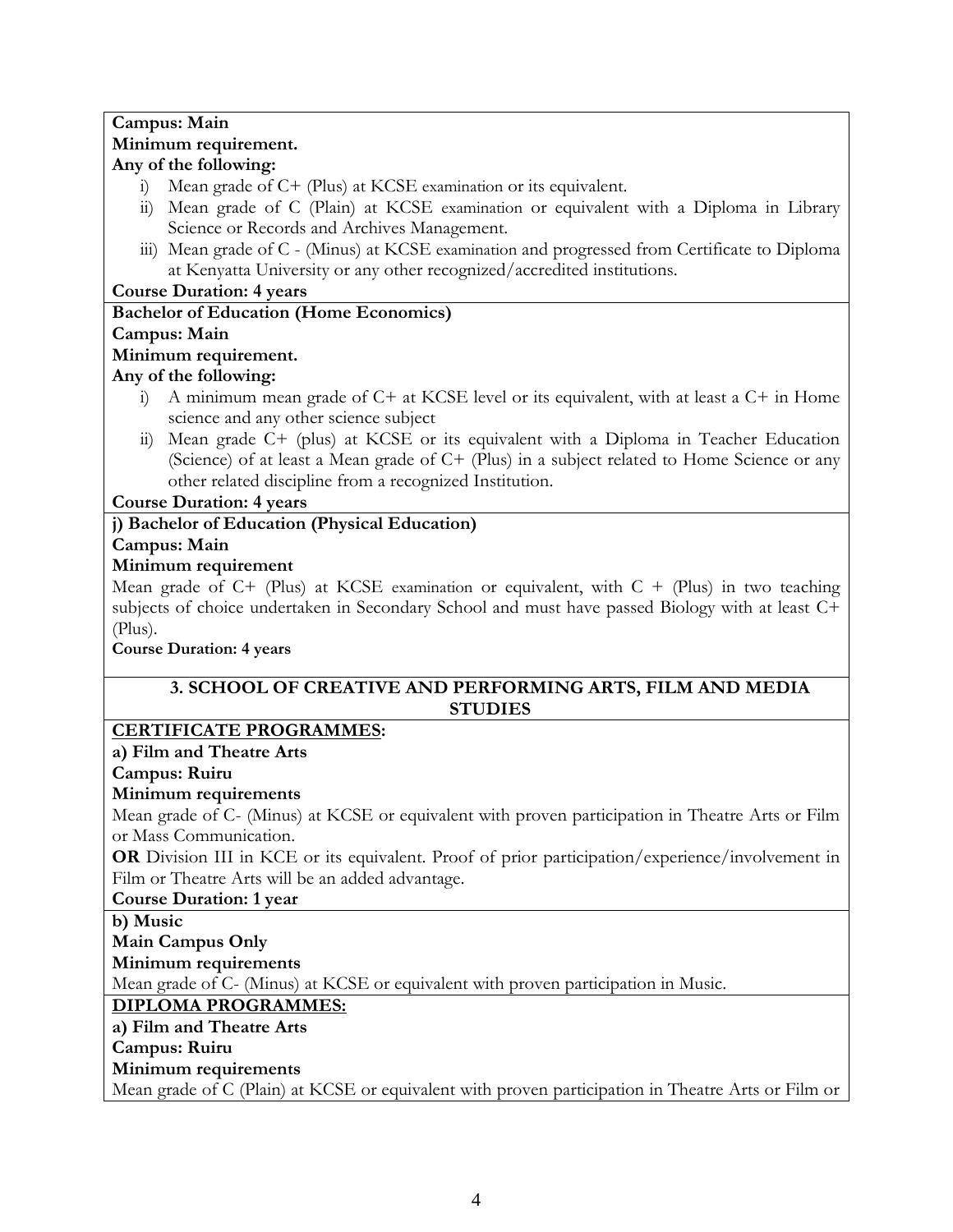Mass Communication or Certificate in Theatre Arts or Film or Mass Communication or P1 certificate with a minimum of Division III and proven participation in Creative Arts.

**Course Duration: 2 years b) Digital Animation**

**Campus: Ruiru**

# **Minimum Requirements**

Mean Grade of C (Plain) at KCSE or equivalent. Prospective students with portfolio of their original work will have an added advantage.

#### **Course Duration: 2 years**

**c) Communication and Media studies**

**Campus: Ruiru**

### **Minimum requirements**

Mean grade of C (Plain) KCSE or its equivalent, with at least C Plain in English/Kiswahili and at least C- (Minus) or its equivalent in any of the following subjects; Geography, History and Government

**OR** Mean grade of C- (Minus) at KCSE or equivalent with a certificate of at least Credit Pass in a relevant field of study from recognized institution.

### **Course Duration: 2 years**

#### **d) Music**

#### **Main Campus Only**

#### **Minimum requirements**

Mean grade of C (Plain) at KCSE or equivalent with at least C+ (Plus) in Music or Credit pass in Music at Certificate level of Kenyatta University or ABRSM grade 5 theory and grade 4 practicals.

#### **Course Duration: 2 years**

### **e) Fine Art**

### **Campus: Main**

### **Minimum requirements**

At least KCSE mean grade C (Plain) with any of the following:

A minimum grade of C- in Art and Design

**OR** A certificate in Art and Design from a recognized institution

**OR** A portfolio of artworks to be presented before a Department selection panel for interview and assessment**.**

**Course Duration: 2 years**

# **DEGREE PROGRAMMES:**

# **a) Bachelor of Arts (Communication and Media Studies)**

### **Campus: Ruiru**

KCSE mean Grade of C+ and a minimum of a B (Plain) in English or Kiswahili or its equivalent **OR** mean grade of C Plain at KCSE or its equivalent with a Diploma of at least Credit Pass in a relevant field of study from a recognized institution.

**Course Duration: 4 years**

# **b) Bachelor of Film and Theatre Arts**

# **Campus: Ruiru**

# **Minimum requirements**

Mean Grade of C+ (Plus) at KCSE or its equivalent.

**OR** Mean grade of C (Plain) at KCSE or equivalent with Diploma in Film or Mass Communication or Theatre Arts. Proven prior participation in creative Arts activities or experience involvement. **Course Duration: 4 years**

### 5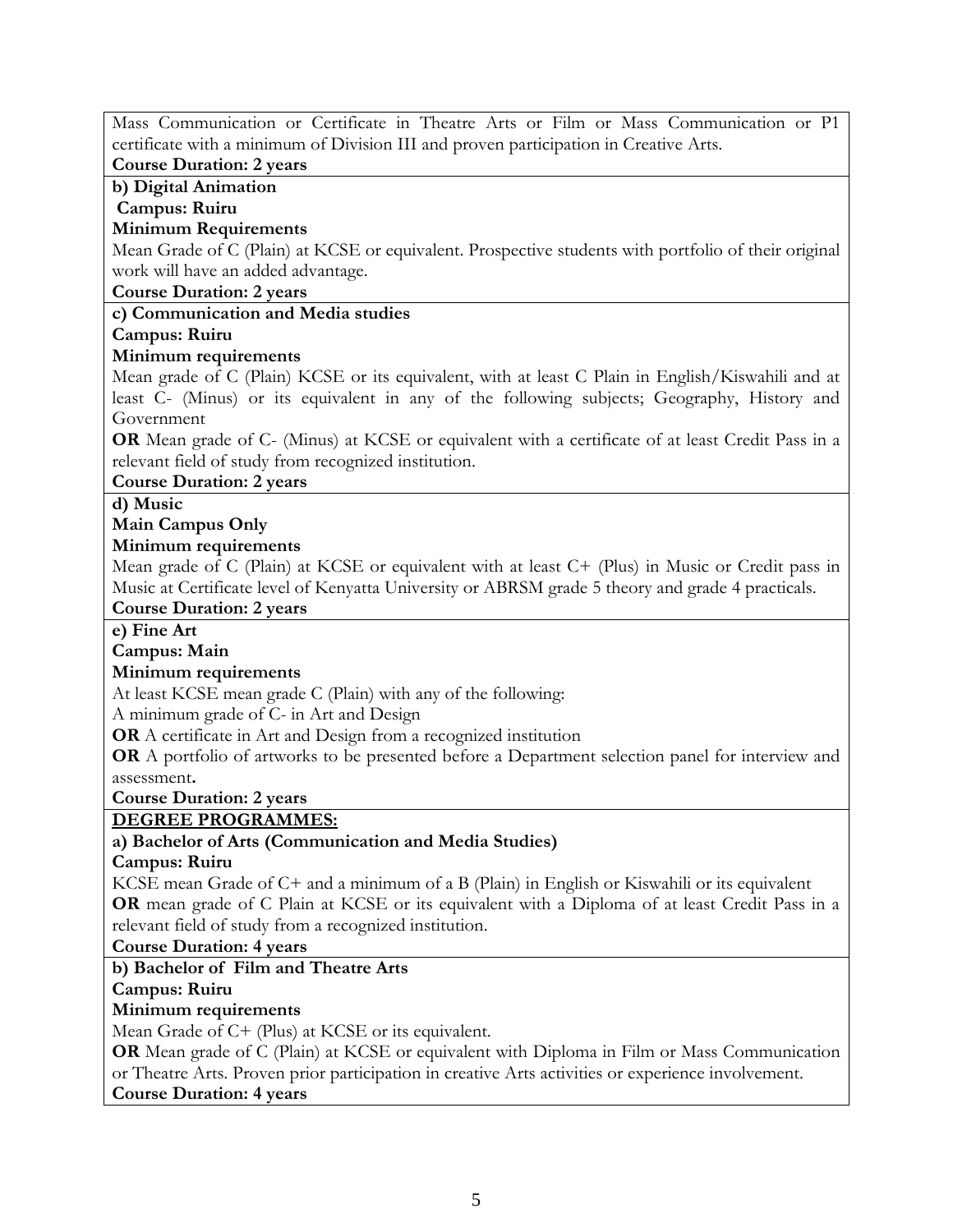**c) Bachelor of Music** 

**d) Bachelor of Music (Technology)** 

**e) Bachelor of Education (Music)**

**Main Campus Only**

# **Minimum requirements**

Mean grade of C+ (Plus) at KCSE or equivalent with at least B (Plain) in Music or its equivalent

**OR** Mean grade of C (Plain) or equivalent with Diploma in Education with Music or Diploma in Music of Kenyatta University or any other recognized institution or Primary One (P1) Certificate with at least ABRSM Theory of Music grade 5.

**OR** Mean grade of C- (Minus) at KCSE and progressed from Certificate to Diploma at Kenyatta University or any other recognized/accredited institutions.

**NB**: In **Bachelor of Music (Technology),** preference will be given to candidates who have in addition of at least a C (Plain) in Mathematics and Physics at KCSE or its equivalent.

**Course Duration: 4 years**

### **f) Bachelor of Science (Fashion Design and Marketing)**

### **Main Campus Only**

### **Minimum requirements**

Mean grade of C+ (Plus) at KCSE or equivalent with at least C+ (Plus) in Art and Design or Home Science or any one Science subject.

**OR** Mean grade of C (Plain) at KCSE or equivalent with a Diploma of at least Credit pass in Fashion Design or Clothing from a recognized institution.

**OR** Mean grade of C- (Minus) at KCSE and progressed from Certificate to Diploma at Kenyatta University or any other recognized/accredited institutions.

### **Course Duration: 4 years**

# **g) Bachelor of Arts (Fine Art and Design)**

### **Campus: Main**

# **Minimum requirements**

Mean grade of C+ (plus) at KCSE or equivalent with a minimum of C in Art and Design.

**OR** mean grade of C+(Plus) or its equivalent but without Art. A portfolio of artworks to be presented before a department selection panel for interview and assessment.

**OR** Mean grade of C (Plain) at KCSE or equivalent with a Diploma in Art and Design from a recognized institution

NB: Transfer students must also meet the department's minimum entry requirements.

**Course Duration: 4 years**

# **h) Bachelor of Education (Arts)-Fine Art**

**Campus: Main**

# **Minimum requirements**

Mean grade of C+ (plus) at KCSE or equivalent with a minimum of C in Art and Design.

**OR** mean grade of C+ (Plus) or its equivalent but without Art. A portfolio of artworks to be presented before a department selection panel for interview and assessment.

**OR** Mean grade of C (Plain) at KCSE or equivalent with a Diploma in Art and Design from a recognized institution.

OR KCSE mean grade of C (Plain) or its equivalent with P1, S1 or Diploma in Education from a recognized institution with proven experience in Art and Design.

A portfolio of artworks to be presented before a Department selection panel for interview and assessment.

NB: Transfer students must also meet the department's minimum entry requirements.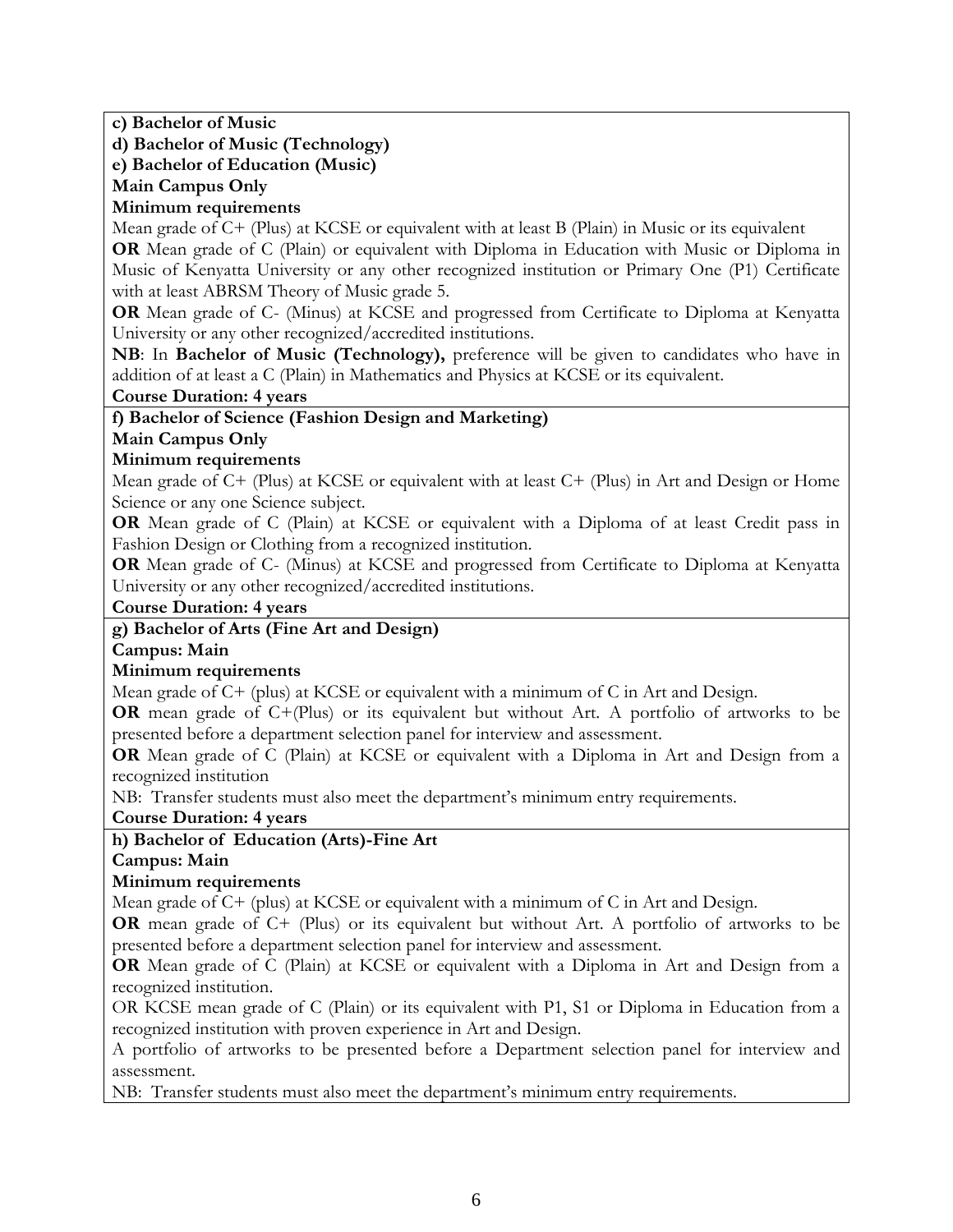| 4. SCHOOL OF HUMANITIES AND SOCIAL SCIENCES                                                                                                 |                                                                                                        |                         |  |  |  |  |
|---------------------------------------------------------------------------------------------------------------------------------------------|--------------------------------------------------------------------------------------------------------|-------------------------|--|--|--|--|
| <b>DEGREE PROGRAMMES:</b>                                                                                                                   |                                                                                                        |                         |  |  |  |  |
| a) Bachelor of Arts                                                                                                                         |                                                                                                        |                         |  |  |  |  |
| <b>Campuses: Main</b>                                                                                                                       |                                                                                                        |                         |  |  |  |  |
| Minimum requirements                                                                                                                        |                                                                                                        |                         |  |  |  |  |
|                                                                                                                                             | Mean grade of $C + (Plus)$ at KCSE or equivalent with at least $C + (Plus)$ or equivalent in three (3) |                         |  |  |  |  |
|                                                                                                                                             | subjects chosen from English, Kiswahili, Literature, History and Government, Geography,                |                         |  |  |  |  |
|                                                                                                                                             | Mathematics, Christian Religious Education, Business Studies, Islamic Religious Education.             |                         |  |  |  |  |
| <b>Course Duration: 4 years</b>                                                                                                             |                                                                                                        |                         |  |  |  |  |
| d) Bachelor of Arts (Public Policy and Administration)                                                                                      |                                                                                                        |                         |  |  |  |  |
| <b>Campuses: Main and Embu</b>                                                                                                              |                                                                                                        |                         |  |  |  |  |
| Minimum requirements                                                                                                                        |                                                                                                        |                         |  |  |  |  |
|                                                                                                                                             | Mean grade of C+ (plus) at KCSE or equivalent with at least grade C- (Minus) in Mathematics and        |                         |  |  |  |  |
| English.                                                                                                                                    |                                                                                                        |                         |  |  |  |  |
|                                                                                                                                             | OR A- Level Certificate with two (2) principal passes and a credit pass in Mathematics at              | $O-$                    |  |  |  |  |
| Level).                                                                                                                                     |                                                                                                        |                         |  |  |  |  |
|                                                                                                                                             | OR Diploma with a credit pass in a relevant field from a recognized institution with KCSE Mean         |                         |  |  |  |  |
|                                                                                                                                             | grade of C (Plain) and C- (Minus) in Mathematics and English.                                          |                         |  |  |  |  |
| <b>Course Duration: 4 years</b>                                                                                                             |                                                                                                        |                         |  |  |  |  |
| e) Bachelor of Arts (Gender and Development Studies)                                                                                        |                                                                                                        |                         |  |  |  |  |
| Minimum requirements                                                                                                                        | Campuses: Main, City, Mombasa, Nakuru, Kitui and Embu                                                  |                         |  |  |  |  |
| Mean grade of C+ (Plus) at KCSE or equivalent                                                                                               |                                                                                                        |                         |  |  |  |  |
|                                                                                                                                             | OR Division II in 'O' Level plus three (3) years relevant work experience.                             |                         |  |  |  |  |
|                                                                                                                                             |                                                                                                        |                         |  |  |  |  |
| OR'A' Level Certificate with two (2) Principals of D (Plain).<br>OR A Degree or a Diploma from a recognized institution of higher learning. |                                                                                                        |                         |  |  |  |  |
|                                                                                                                                             | OR Mean grade of C - (Minus) at KCSE and progressed from Certificate to Diploma at Kenyatta            |                         |  |  |  |  |
| University or any other recognized/accredited institutions.                                                                                 |                                                                                                        |                         |  |  |  |  |
| <b>Course Duration: 4 years</b>                                                                                                             |                                                                                                        |                         |  |  |  |  |
| Programme                                                                                                                                   | <b>Minimum Entry Requirements</b>                                                                      | Mode of study /Duration |  |  |  |  |
| <b>Chinese</b><br>in<br>Diploma                                                                                                             | Candidates must have a minimum                                                                         | Full time – September   |  |  |  |  |
| language and culture                                                                                                                        | grade of C (Plain)<br><b>KCSE</b><br>at                                                                |                         |  |  |  |  |
|                                                                                                                                             | examinations or its equivalent with at                                                                 |                         |  |  |  |  |
|                                                                                                                                             | least C- in English or Kiswahili or                                                                    |                         |  |  |  |  |
|                                                                                                                                             | KACE with at least a Subsidiary pass                                                                   | 2 years                 |  |  |  |  |
|                                                                                                                                             |                                                                                                        |                         |  |  |  |  |
|                                                                                                                                             | or mean grade of C (Plain) at KCSE                                                                     |                         |  |  |  |  |
|                                                                                                                                             | with a certificate in Chinese language                                                                 |                         |  |  |  |  |
|                                                                                                                                             | and culture awarded at Kenyatta                                                                        |                         |  |  |  |  |

university **or** level II Chinese language proficiency test awarded by Main and City Campuses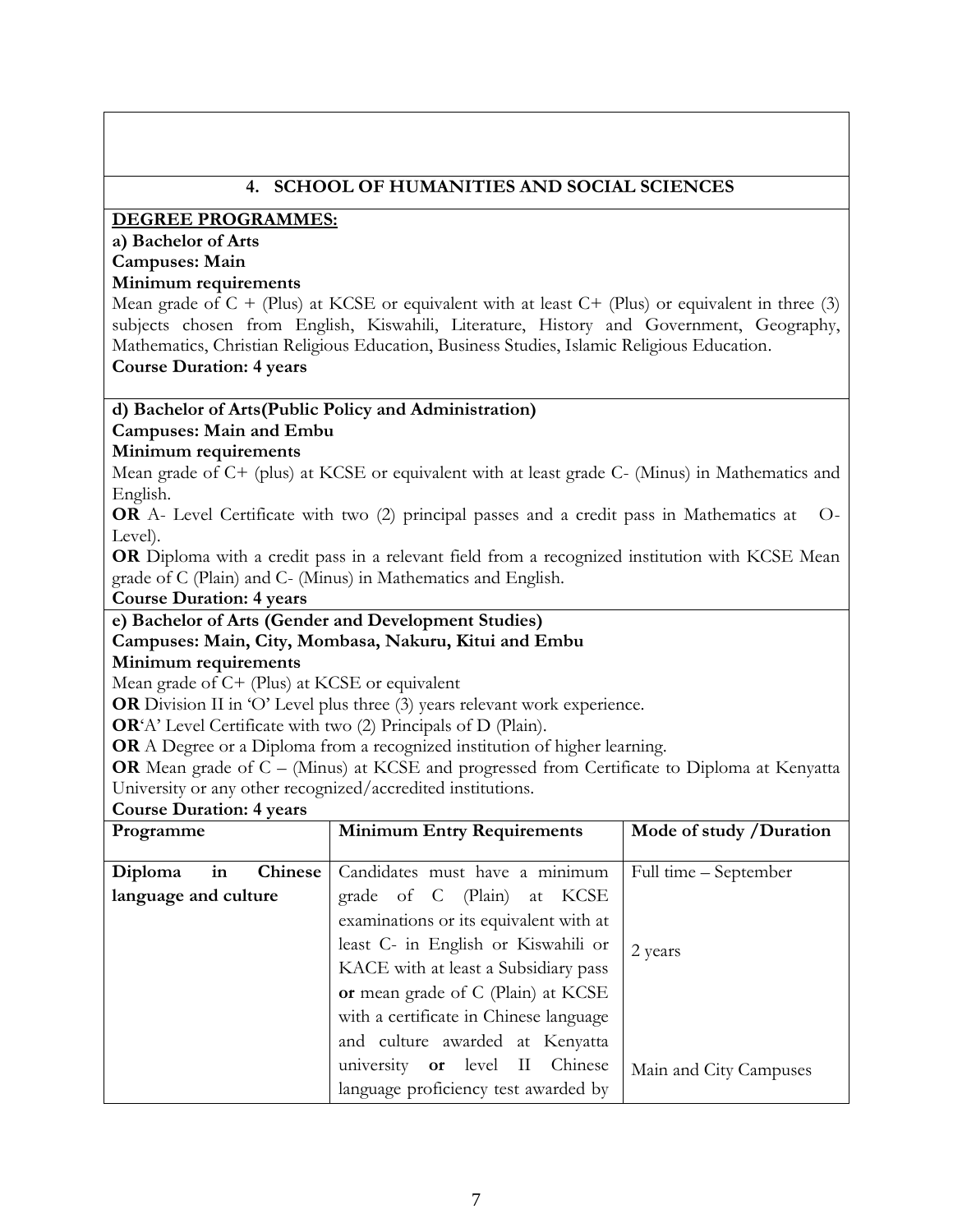|                                                                       | Chinese language and culture. Or a<br>Credit pass in Chinese Language                            |                             |  |  |  |
|-----------------------------------------------------------------------|--------------------------------------------------------------------------------------------------|-----------------------------|--|--|--|
|                                                                       | Proficiency test, (HSK) level II or                                                              |                             |  |  |  |
|                                                                       | youth Chinese Test (YCT) level III.                                                              |                             |  |  |  |
| in<br>Chinese<br>Proficiency                                          | Be holders of Kenya Certificate of                                                               | Full/part-time (1 Semester) |  |  |  |
| <b>Language and Culture</b>                                           | Secondary Education (KCSE - D+)<br>or equivalent or Kenya Certificate of                         | Day time -Main Campus       |  |  |  |
|                                                                       | Primary Education (KCPE) with two<br>(2) years' work experience.                                 | Evening – City Campus       |  |  |  |
| Certificate<br>Chinese<br>in                                          | Mean grade C- (Minus) at KCSE or                                                                 | Full/Part<br>-Time<br>(2)   |  |  |  |
| language and culture                                                  | equivalent OR proficiency<br>in<br>Chinese<br>Language<br>Culture<br>and<br>certificate.         | semesters)                  |  |  |  |
|                                                                       |                                                                                                  | Day time - Main Campus      |  |  |  |
|                                                                       |                                                                                                  | Day time - City Campus      |  |  |  |
|                                                                       |                                                                                                  | Evening - City Campus       |  |  |  |
| Chinese<br><b>Beginners</b><br>in                                     | Bonafide<br>Kenyatta<br>university                                                               | Part-time (2 semesters)     |  |  |  |
| language and Culture.                                                 | students taking other programmes.                                                                | Evening - City Campus       |  |  |  |
|                                                                       |                                                                                                  | Evening - Main Campus       |  |  |  |
| Proficiency in Chinese                                                | At least form four, diploma or                                                                   | Part-Time (1 semester)      |  |  |  |
| Language and culture for<br>Kenyatta<br>University                    | degree certificate.                                                                              | Weekday (5.30 - 7.00pm)     |  |  |  |
| members of staff.                                                     |                                                                                                  | Main Campus                 |  |  |  |
| 5. SCHOOL OF PURE AND APPLIED SCIENCES                                |                                                                                                  |                             |  |  |  |
| <b>DIPLOMA PROGRAMMES:</b>                                            |                                                                                                  |                             |  |  |  |
| <b>Forensic Science</b>                                               |                                                                                                  |                             |  |  |  |
| Campus: Main<br>Minimum requirements                                  |                                                                                                  |                             |  |  |  |
| Mean Grade of at least C (Plain) and C (Plain) in Mathematics/Physics |                                                                                                  |                             |  |  |  |
|                                                                       | OR KCE Division III with a Credit in Biology, Chemistry and Mathematics/Physics or have served   |                             |  |  |  |
|                                                                       |                                                                                                  |                             |  |  |  |
|                                                                       | in the disciplined forces for a minimum of two (2) years with experience in any Forensic Science |                             |  |  |  |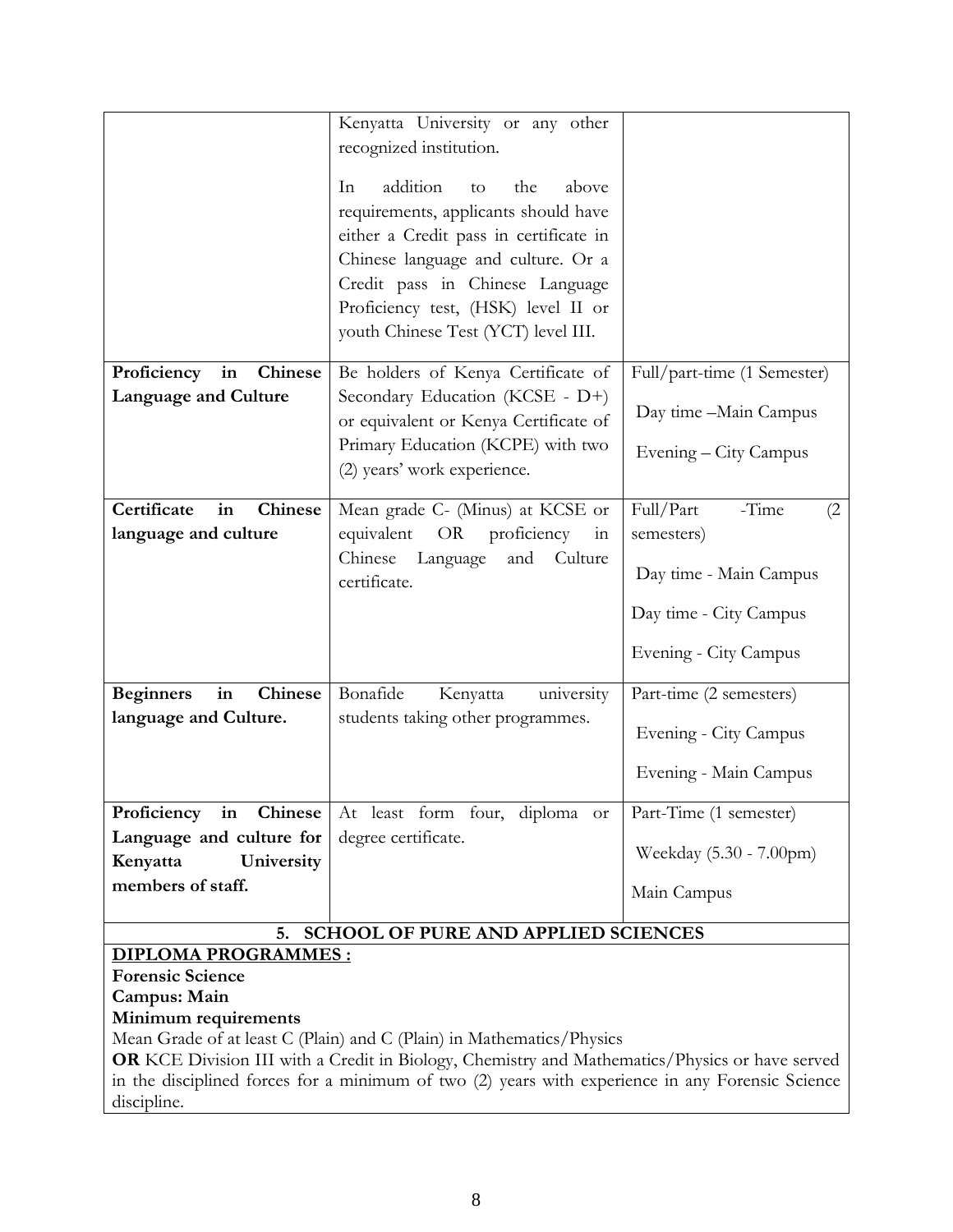| OR have a Certificate in Forensic Science with a minimum KCSE mean grade C- (Minus) or                 |
|--------------------------------------------------------------------------------------------------------|
| equivalent.                                                                                            |
| <b>Course Duration: 2 years</b>                                                                        |
| <b>DEGREE PROGRAMMES:</b>                                                                              |
| a) Bachelor of Science                                                                                 |
| Campuses: Full Time - Main and Mombasa                                                                 |
| Minimum requirements                                                                                   |
| Mean grade of C+ (Plus) at KCSE or equivalent with at least B- (Minus) or equivalent in the relevant   |
| subjects.                                                                                              |
| <b>Course Duration: 4 years</b>                                                                        |
| b) Bachelor of Science (Telecommunication and Information Technology)                                  |
| Campus: Main                                                                                           |
| Minimum requirements                                                                                   |
| Mean grade of C+ (Plus) at KCSE or equivalent with at least B- (Minus) or equivalent in                |
| Mathematics, Chemistry and Physics. OR Mean grade of C (Plain) at KCSE or equivalent with a            |
| Diploma in either Electronics and Electrical Engineering or Telecommunications with a Credit pass      |
| from a recognized institution. In addition, applicants must have obtained minimum of $C+$ (Plus) in    |
| Mathematics, Chemistry and Physics.                                                                    |
| <b>Course Duration: 4 years</b>                                                                        |
| c) Bachelor of Science (Mathematics and Computer Science)                                              |
| Campuses: Full Time - Main                                                                             |
| Minimum requirements                                                                                   |
| Minimum University Entry requirement and Must have passed the following subjects with at least         |
| the grades indicated at KCSE or equivalent.                                                            |
| Mathematics B (Plain), English C+ (Plus) and Physics C (Plain)                                         |
| <b>Course Duration: 4 years</b>                                                                        |
| d)Bachelor of Science (Analytical Chemistry With Management) / BSC<br>(Industrial                      |
| <b>Chemistry With Management)</b>                                                                      |
| Campus: Main - Full time                                                                               |
| Minimum requirements                                                                                   |
| Mean grade of $C$ + (Plus) at KCSE or equivalent with at least $C$ + (Plus) or equivalent in Chemistry |
| and Mathematics and either Physics/Physical Science, Biology/Biological Sciences.                      |
| OR Mean grade of C (Plain) at KCSE or equivalent with a Diploma in the relevant field of study         |
| from a recognized institution.                                                                         |
| <b>Course Duration: 4 years</b>                                                                        |
| f) Bachelor of Science (Biochemistry)                                                                  |
| Campus: Full Time - Main                                                                               |
| Minimum requirements                                                                                   |
| Mean grade of C+ (Plus) at KCSE or equivalent. In addition, applicants must meet specific degree       |
| requirements.                                                                                          |
| <b>Course Duration: 4 years</b>                                                                        |
| g) Bachelor of Science (Biotechnology)                                                                 |
| Campus: Full Time - Main                                                                               |
| Minimum requirements                                                                                   |
| Mean grade of C+ (Plus) at KCSE or equivalent. In addition, applicants must meet specific degree       |
| requirements.                                                                                          |
| <b>Course Duration: 4 years</b>                                                                        |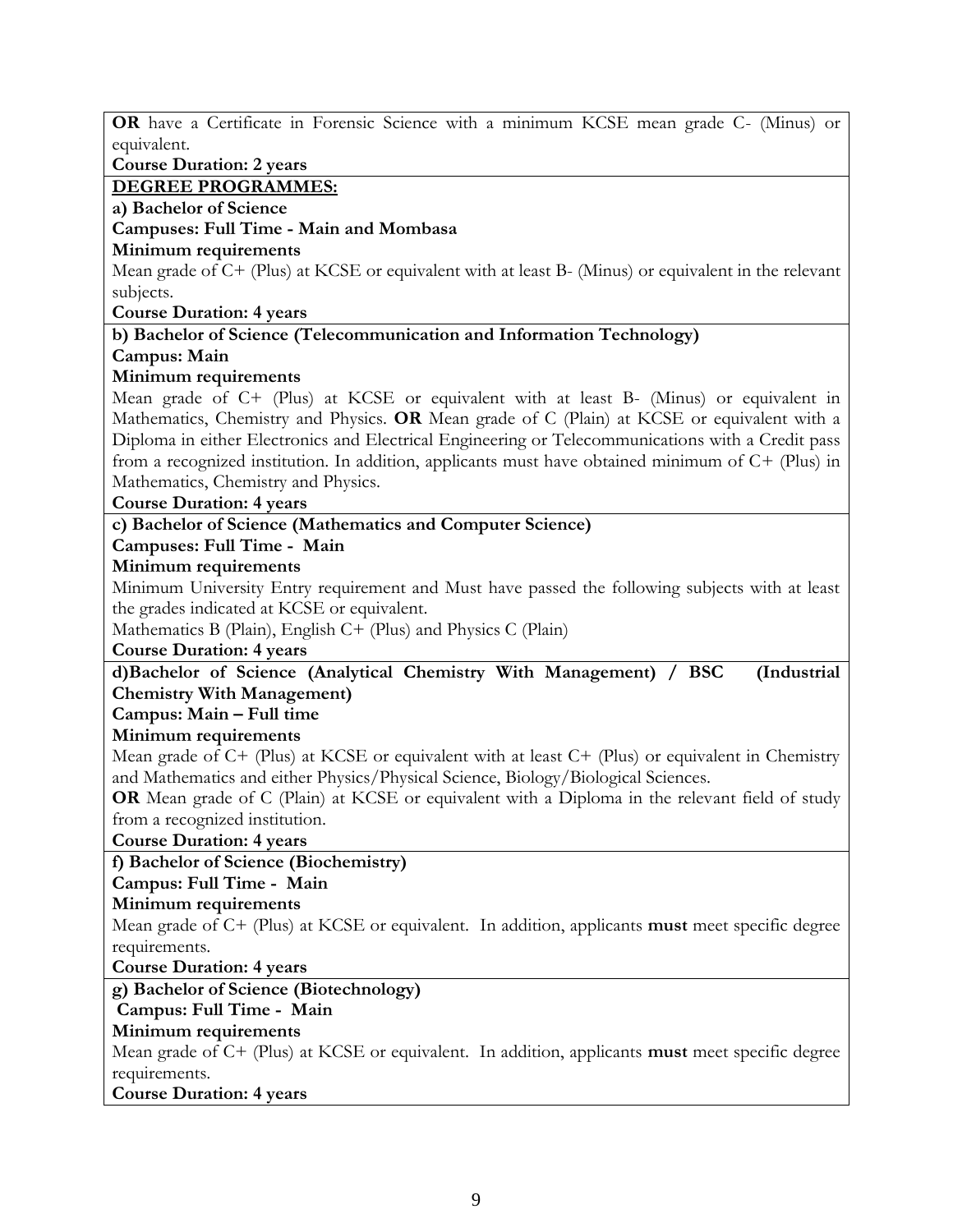# **h) Bachelor of Science (Microbiology)**

### **Campus: Full Time - Main**

### **Minimum requirements**

Mean grade of C+ (Plus) at KCSE or equivalent. In addition, applicants **must** meet specific degree requirements.

### **Course Duration: 4 years**

# **i**) **Bachelor of Science (Biology)**

### **Campuses: Main - Full Time**

# **Minimum requirements**

Mean grade of C+ (Plus) at KCSE or equivalent with at least C+ (Plus) or equivalent in Mathematics and B – (Minus) in Biology or Biological Sciences and any other two (2) subjects from the following:

**Alternative A:** Chemistry C+ (Plus), Biology B- (Minus), Physics C+ (Plus), Geography B- (Minus). **Alternative B:** Physical Sciences B- (Minus), Biological Sciences B-(Minus), Geography B- (Minus).

**OR** Have a minimum of two (2) Principal passes in Science subjects in KACE or A-Level one of which must be Biology.

**OR** Have **a** Diploma in relevant Subjects with at least a Credit pass from an institution recognized by the University Senate.

**OR** Have a Higher National Diploma with a Credit pass in a Biology related Subject from an institution recognized by the University Senate.

**OR** Have any other qualifications accepted by the University Senate

**Course Duration: 4 years**

# **j) Bachelor of Science (Conservation Biology)**

### **Campus: Full Time - Main**

# **Minimum requirements**

Mean grade of C+ (Plus) at KCSE or equivalent with at least C+ (Plus) or equivalent in Biology or Biological Sciences and any other two (2) subjects: Chemistry, Geography, Agriculture and Physical Science/Physics.

**OR** Have a minimum of two (2) Principals passes one of which must be Biology at KACE.

**OR** Mean grade of C (Plain) at KCSE or Division III at KCE/EACE with at a Credit Pass at Diploma in any of the following areas: Forestry, Education (Biology, Agriculture), Wildlife/Wetlands or any other relevant applied Science programme from an institution recognized by the University Senate.

**Course Duration: 4 years**

# **k) Bachelor of Science (Statistics and Programming)**

# **Campuses: Main – Full Time**

### **Minimum requirements**

Minimum University Entry requirement and Must have passed the following subjects with at least the grades indicated at KCSE or equivalent.

Mathematics B (Plain), English  $C+$  (Plus) and Physics C (Plain)

# **Duration: 4 years**

# **l) Bachelor of Science(Actuarial Science)**

# **Campuses: Main – Full Time**

# **Minimum requirements**

Minimum University Entry and must have passed the following subjects with at least the grades indicated at KCSE or equivalent.

Mathematics B (Plain), English C+ (Plus) and Physics C (Plain)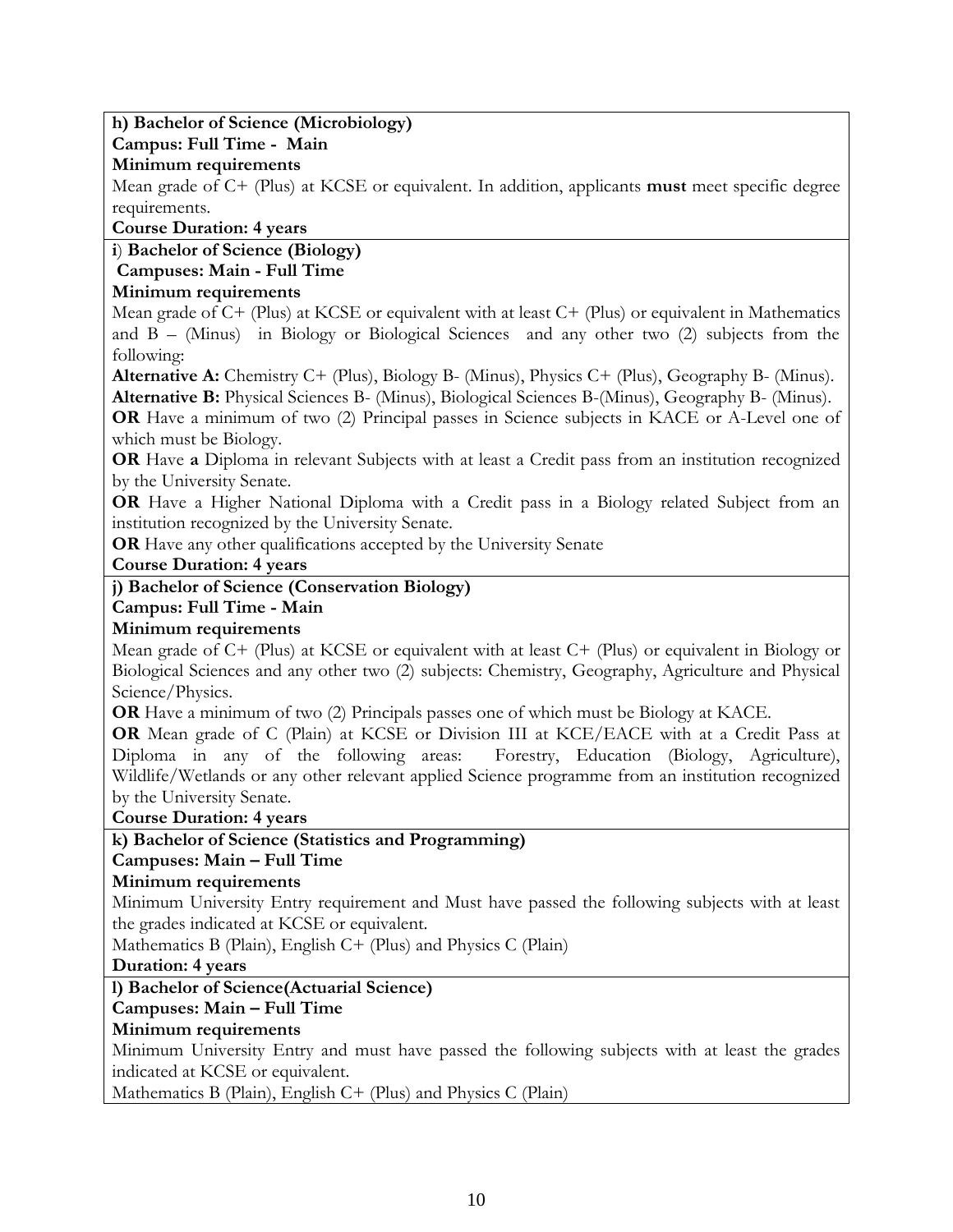**Duration: 4 years**

**m) Bachelor of Science (Forensic Science)**

**Campus: Full Time - Main** 

**Minimum requirements**

Mean grade of C+ (Plus) at KCSE and obtained at least:

**Alternative A:** Biology B-, Chemistry B-, Physics C+, Mathematics C+.

**Alternative B:** Biological Science B, Physical Science B, Mathematics C+.

**OR** Two (2) Principals passes at A level in Biology and Chemistry and a subsidiary pass either in Physics or Mathematics

**OR** Diploma certificate in a relevant discipline, KCSE mean grade of C (Plain) or KCSE Division III and C+ in each of the mandatory subjects plus at least two years relevant working experience.

**Course Duration: 4 years**

**n) Bachelor of Science (Molecular and Cellular Biology)**

**Campus: Full Time - Main** 

# **Minimum requirements**

Mean grade of C+ (Plus) at KCSE or equivalent. In addition, applicants **must** meet specific degree requirements.

**Course Duration: 4 years**

# **o) Bachelor of Science (Coastal and Marine Resource Management)**

# **Campuses: Main – Full Time**

# **Minimum requirements**

Mean grade of  $C+$  (Plus) at KCSE or equivalent with at least  $C+$  (Plus) and a B – (Minus) in Biology or Biological Sciences and any other 2 (two) subjects from the following:

**Alternative A:** Chemistry C+ (Plus), Biology B-, Physics C+ (Plus) and Geography B- (Minus).

**Alternative B:** Physical Sciences B- (Minus), Biological Sciences B- and Geography B- (Minus).

**OR** Have a minimum of 2(two) Principal passes in Science subjects in KACE or A-Level one of which must be Biology.

**OR** Have **a** Diploma in relevant Subjects with at least a Credit pass from an Institution recognized by the University senate.

**OR** Have a Higher National Diploma with a Credit pass in a Biology related Subject from an institution recognized by the University Senate.

**OR** Have any other qualifications accepted by the University Senate

**Course Duration: 4 years**

# **6. SCHOOL OF HOSPITALITY TOURISM AND LEISURE STUDIES**

# **DIPLOMA PROGRAMMES:**

# **a) Hospitality Management**

# **Campuses: All Campuses – Full Time**

# **Minimum requirements**

Mean grade of C (Plain) at KCSE or equivalent. In addition, Candidates must have obtained grade C- (Minus) in two (2) subjects chosen from the following categories:

**Alternative A :** English/Kiswahili, Chemistry, Biology

**Alternative B:** English/Kiswahili, Biological Sciences/Physical Sciences, Chemistry/Mathematics, Home Science

**OR** Mean grade C - (Minus) at KCSE with a Certificate in a field related to Hospitality from a recognized institution and two (2) years relevant work experience.

# **Course Duration: 2 years**

**b) Diploma in Tourism Management**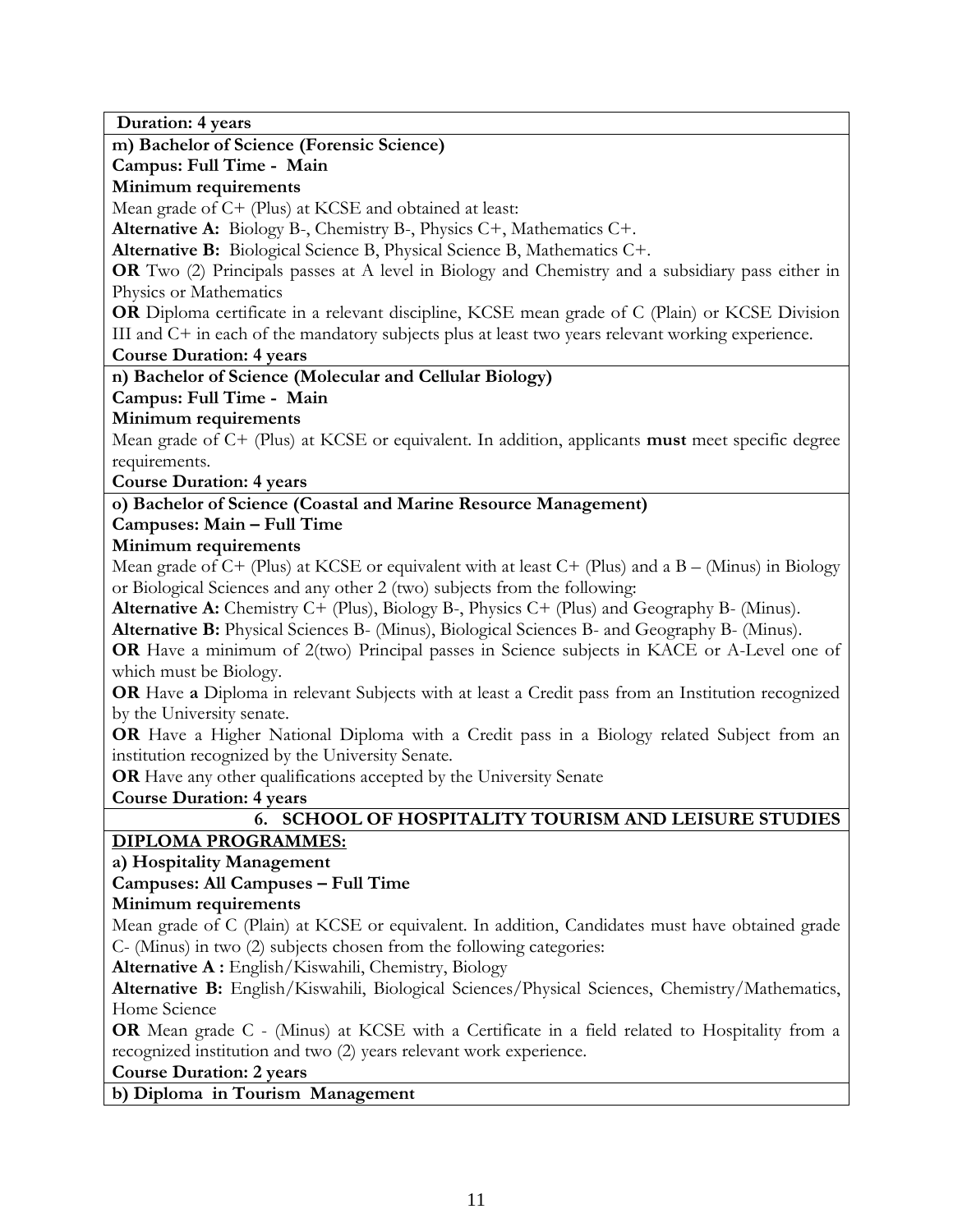### **Campuses: All Campuses – Full Time**

### **Minimum requirements**

Mean Grade of C (Plain) at KCSE or equivalent. Candidates must have done **any two** the following subjects at KCSE and passed with a minimum grade of C in each: Biology/Biological Sciences, Geography/History, Business Education/Computer Studies, English/Foreign Language.

**OR** Mean grade C- (Minus) at KCSE with a Certificate in a field related to Tourism from a recognized institution and two (2) years of relevant experience.

### **Course Duration: 2 years**

### **DEGREE PROGRAMMES:**

### **a) Bachelor of Science (Hospitality and Tourism Management)**

### **Campuses: All Campuses –Full Time**

### **Minimum requirements**

Mean grade of C+ (Plus) at KCSE or equivalent Candidates must have done **any three (3)** of the following subjects and passed with a minimum grade of C+ (Plus):

- English/Kiswahili/Foreign Languages,
- Biology/Biological Sciences,
- Chemistry/Physical Sciences/Physics/Mathematics,
- Home Science,
- Geography/History,
- Business Studies/Commerce/Economics/Agriculture.

**OR** Mean grade of C (Plain) at KCSE or equivalent with a Diploma in a related field with a Credit pass from a recognized institution.

**OR** Mean grade of C- at KCSE and progressed from Certificate to Diploma in a related field at Kenyatta University or any other recognized/accredited institutions**.**

**Course Duration: 4 years**

# **7. SCHOOL OF SECURITY, DIPLOMACY AND PEACE STUDIES**

# **DIPLOMA PROGRAMMES**

**Diploma in Security Management and Police Studies**

# **Campuses: Main, City, Mombasa, Nakuru and Embu-Full/Part Time**

# **Minimum entry requirements:**

a) Possession of a degree or diploma from a recognized institution

b) Passed K.A.C.E. or its equivalent with one principal pass and a subsidiary

c) Passed K.C.S.E. or its equivalent with a minimum of grade C (plain) or Division 3 at K.C.E. or its equivalent.

d) Hold a certificate in security studies with a minimum of credit 2 pass and above from a recognized institution and with a minimum of C- (minus) or its equivalent at K.C.S.E.

e) Those in the disciplined services (e.g. National Police Service, Kenya Defence Forces, Kenya

Prisons Service, Kenya Wildlife Service) with a C- (Minus) at KCSE) and initial training certificate.

### **Course Duration:2 years**

# **Bachelor of Security Science and Management**

# **Campuses: Main, City, Mombasa, Nakuru and Embu-Full/Part Time**

# **Minimum entry requirements:**

(i) Minimum grade C+ (plus) at K.C.S.E. or its equivalent.

(ii) 'A' Level or K.A.C.E. or its equivalent with two principal passes and a subsidiary pass.

(iii)Holders of a Diploma in Security Science and Management, Diploma in Security and Correction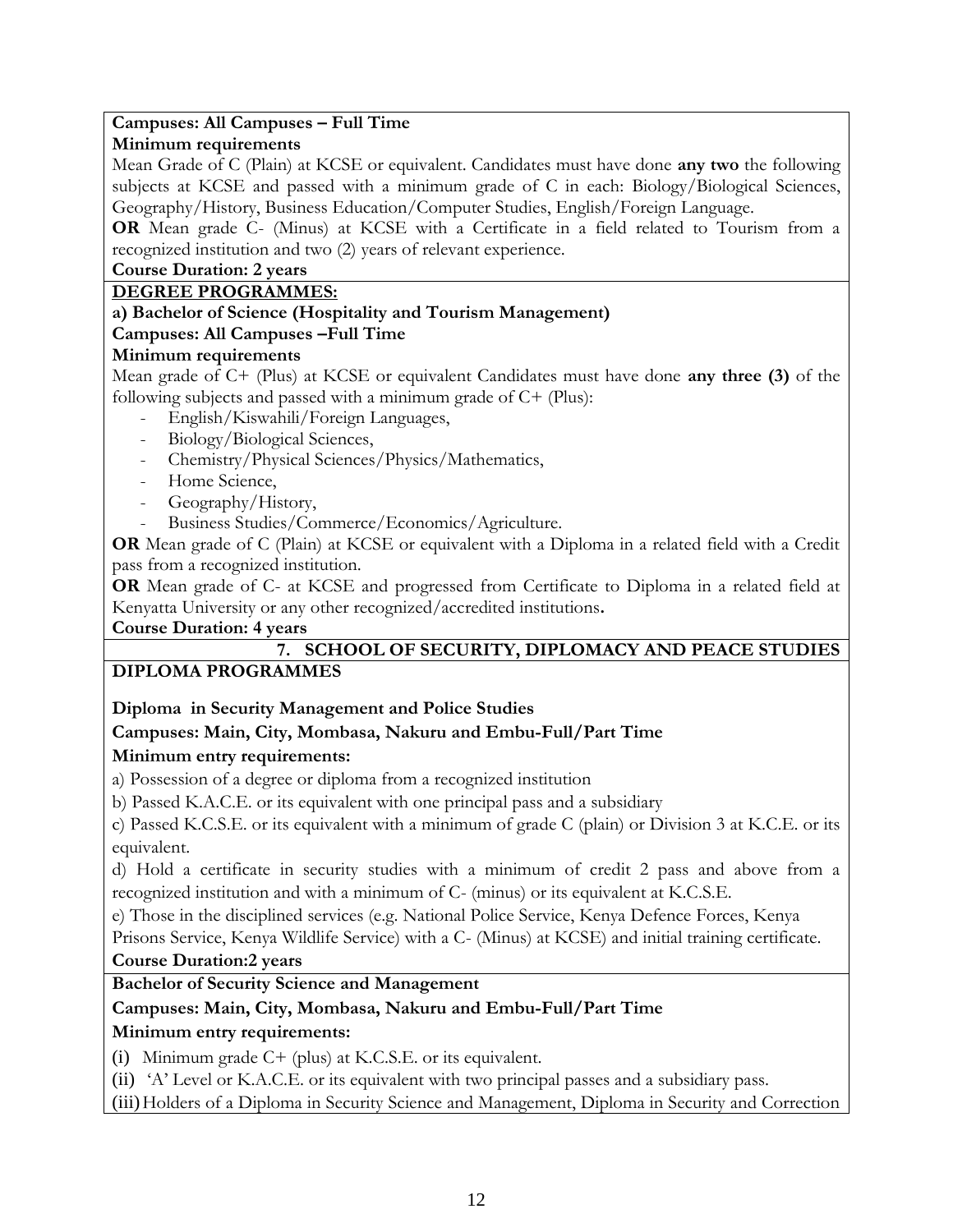Science, Diploma in Crime Prevention and Management or any other diploma from a recognized institution of learning provided they scored a C (Plain) at KCSE or its equivalent. Such applicants will be considered for credit waiver according to existing Kenyatta University and Commission for University Education policy on credit waiver.

- (iv) Those in the disciplined services (e.g. National Police Service, Kenya Defence Forces, Kenya Prisons Service, Kenya Wildlife Service) with a C- (Minus) at KCSE), a Diploma from a recognized institution and an initial professional training certificate
- (v) Any degree holder from an Institution of higher learning recognized by the Kenyatta University Senate.

# **Course Duration:4years**

# **9.SCHOOL OF ECONOMICS**

# **DEGREE PROGRAMMES:**

# **(a) Bachelor of Economics (b) Bachelor of Economics and Finance**

# **Campuses: Full Time Main, City**

# **Minimum requirements**

Mean grade of C+ (Plus) at KCSE or Equivalent with at least C+ (Plus) or equivalent in Mathematics

**OR** at least two (2) Principals and one (1) Subsidiary pass at KACE ('A' Level) with at least a Credit in Mathematics at KCE ('O' Level).

**OR** a C Plain at KCSE with a diploma in economics and C+ (Plus) in mathematics at KCSE.

**OR** Mean grade of C- (Minus) with a C+ (Plus) in Mathematics at KCSE and progressed from Certificate to Diploma in relevant field of study at Kenyatta University or any other recognized/accredited institutions.

# **Course Duration: 4 years**

# **10.SCHOOL OF AGRICULTURE AND ENTERPRISE DEVELOPMENT**

# **DEGREE PROGRAMMES:**

# **a) Bachelor of Science (Agriculture)**

# **Campus: Kitui**

# **Minimum requirements**

Mean grade of C+ (Plus) at KCSE or equivalent. In addition, the candidate must have obtained a minimum of C+ (Plus) or equivalent in Biology/Biological Sciences and any two (2) of the following subjects: Chemistry, Agriculture, Geography and Physics/Physical Science. In addition, candidates must have obtained Grade C (Plain) in Mathematics at KCSE or equivalent.

**OR** Mean Grade of C (Plain) at KCSE with a Diploma of at least a Credit pass in a relevant field of study from a recognized institution.

# **Course Duration: 4 years**

# **b) Bachelor of Science (Crop Improvement and Protection)**

# **Campus: Kitui**

# **Minimum requirements**

Mean grade C+ (Plus) at KCSE or equivalent with at least C+ (Plus) or equivalent. In addition, the candidate must have obtained a minimum of C+ (Plus) or equivalent in Biology/Biological Sciences and any two (2) of the following subjects: Chemistry, Agriculture, Geography and Physical Science/Physics. In addition, applicants must have obtained grade C (Plain) in Mathematics at KCSE or equivalent

**OR** Mean grade of C (Plain) at KCSE with a Diploma of at least a Credit pass in a relevant field of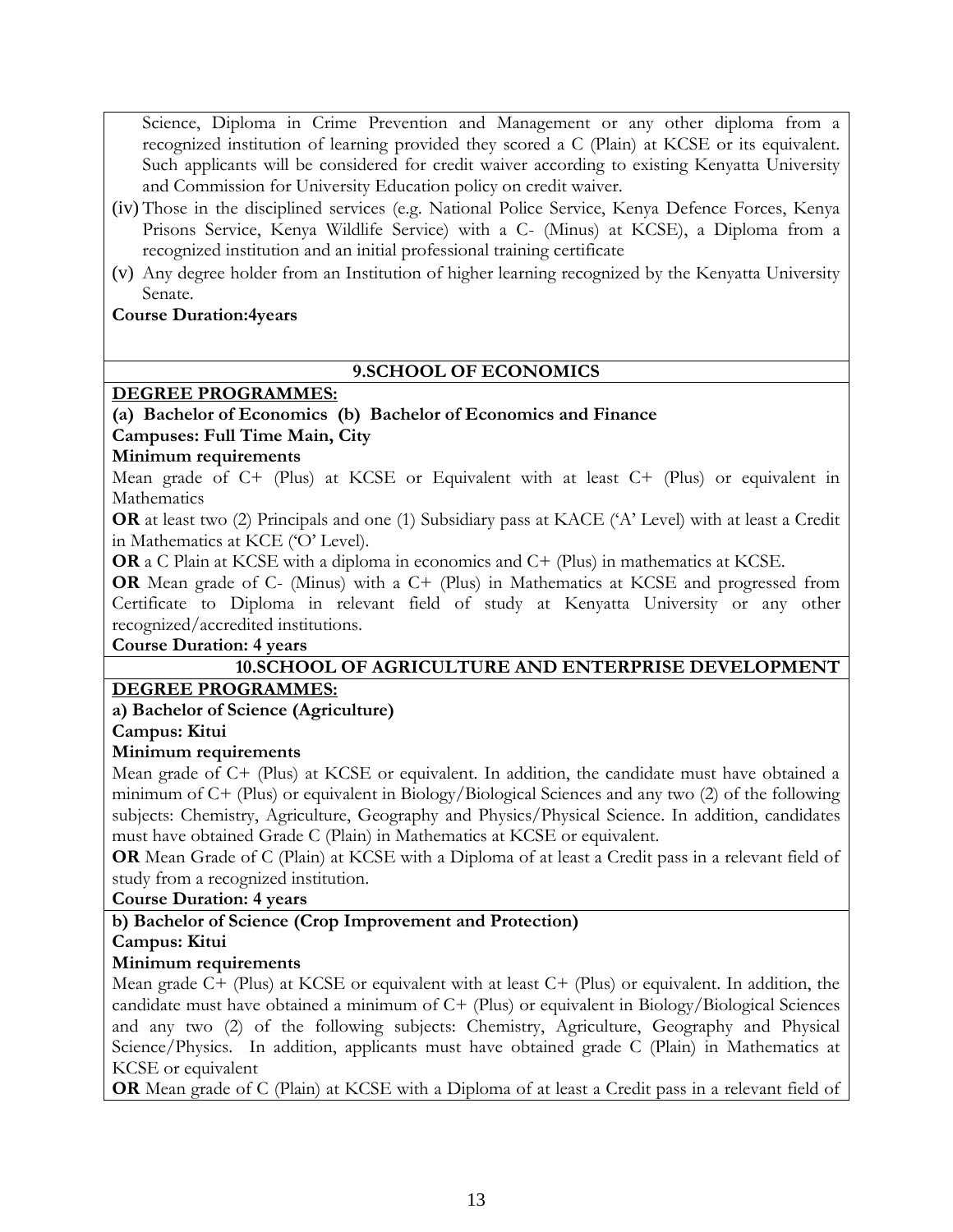study from a recognized institution.

**Course Duration: 4 years**

# **d) Bachelor of Science (Agribusiness Management)**

**Campus: Kitui**

### **Minimum requirements**

Mean grade of C+ (Plus) at KCSE or equivalent with at least C+ (Plus) in Mathematics and in any two (2) of the following subjects: Biology, Chemistry, Agriculture/Geography, Economics/Business Studies and Physics/Physical Sciences

**OR** Mean grade C (Plain) at KCSE or equivalent and two-year (minimum) Diploma of at least Credit in Agriculture, Commerce, Accounting, Economics, Farm Management, Agribusiness or any other related discipline from an institution recognized by the Kenyatta University Senate.

**OR** Mean grade of C- at KCSE and progressed from Certificate to Diploma in a related area at Kenyatta University or any other recognized/accredited institutions.

**Course Duration: 4 years**

### **e) Bachelor of Science (Agricultural Resource Management)**

### **Campus: Kitui**

### **Minimum requirements**

Mean grade of C+ (Plus) at KCSE or equivalent with at least C+ in Biology and any two (2) subjects chosen from the following: Chemistry, Agriculture/Geography, Physics/Physical sciences. In addition candidates must have attained a C (Plain) in mathematics.

**OR** Mean grade C (Plain) at KCSE or equivalent and a Diploma of at least Credit pass in a subject related to Agriculture, Environmental Studies, Applied Biology or any related discipline from a recognized institution.

### **Course Duration: 4 years**

### **f) Bachelor of Science (Dry Land Agriculture and Enterprise Development) Campus: Kitui**

### **Minimum requirements**

Mean grade of C+ (Plus) at KCSE or equivalent with at least C+ in Biology and any two (2) subjects chosen from the following: Chemistry, Agriculture/Geography, Physics/Physical sciences. In addition candidates must have attained a C (Plain) in mathematics.

**OR** Mean grade C (Plain) at KCSE or equivalent and a diploma of at least Credit pass in a subject related to Agriculture, Environmental Studies, Applied Biology or any related discipline from a recognized institution.

**Course Duration: 4 years**

# **g) Bachelor of Science (Animal Health and Production)**

**Campus: Kitui**

# **Minimum requirements**

Mean grade C+ (Plus) at KCSE or equivalent with at least C+ (Plus) in Biology or Biological Sciences and any one of the following subjects: Mathematics, Chemistry, Physics/Physical Sciences **OR** Two Principals and one Subsidiary pass at KACE level or equivalent, one of which must be in

Biology and in any other science subject.

**OR** Mean grade C (Plain) at KCSE or equivalent with a Diploma of at least a Credit pass in Animal Health/Agriculture/Medical Laboratory Technology/Animal Production from an institution recognised by University Senate

**OR** A minimum of C- (Minus) at KCSE with at least a Credit pass in both Certificate and Diploma in Animal Health /Agriculture/ Medical Laboratory Technology from an institution approved by the University senate.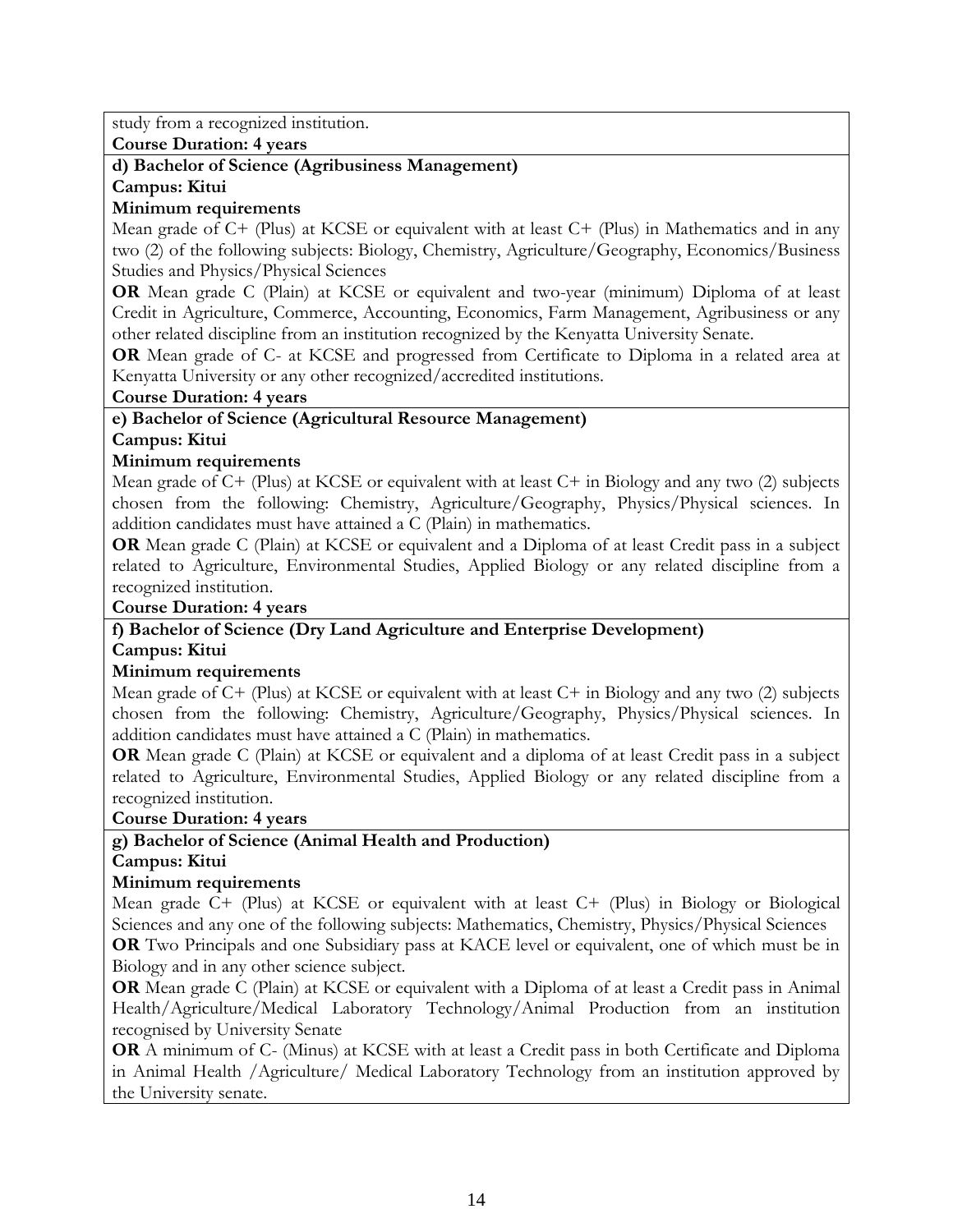**OR** A degree in a Biological Science from an institution recognised by the University Senate.

**OR** any other qualifications equivalent to the above from an institution recognised by the University Senate.

**Course Duration: 4 years**

**h) Bachelor of Science (Agricultural Education and Extension)** 

### **Campus: Kitui**

### **Minimum requirements**

Mean grade of C+(Plus) at KCSE or equivalent with at least C+ (Plus) in: Biology, Agriculture, Chemistry/Geography, Mathematics/Physics/Physical Sciences

**OR** Mean grade C (Plain) at KCSE or equivalent with a Diploma of at least Credit pass in Agricultural education or related Agricultural Course, Environmental Studies, Applied Biology, Agribusiness or any other related discipline from a recognized institution.

**Course Duration: 4 years**

### **11.SCHOOL OF ENVIRONMENTAL STUDIES**

### **DEGREE PROGRAMMES:**

# **a) Bachelor of Environmental Science**

**Campuses: Main**

### **Minimum requirements**

Mean grade of C+ (Plus) at KCSE or equivalent with at least C+ (Plus) or equivalent in three of the following subjects: Mathematics/Physics/Physical Sciences, Chemistry, Biology/Biological Sciences and Geography.

**OR** Mean grade of C (Plain) at KCSE with Diploma from a recognized institution with Credit Pass in Environmental Science or any relevant field.

**Course Duration: 4 years**

#### **d) Bachelor of Environmental Studies (Environmental Resource Conservation) Campuses**: **Main**

### **Minimum requirements**

Mean grade of C+ (Plus) at KCSE or equivalent with at least C+ (Plus) in three subjects chosen from Biology/Biological Sciences, Physics/Physical Sciences, Chemistry, Geography, Agriculture and Mathematics. **OR** KCSE C (Plain) with Diploma from a recognized institution with Credit pass in Environmental related discipline.

### **Course Duration: 4 years**

**c) Bachelor of Science (Environmental Education)** 

**Campuses: Main**

### **Minimum requirements**

Mean grade of C+ (Plus) at KCSE or equivalent with at least C+ or equivalent in **any three** of the following subjects: Mathematics, English, Biology, Geography, Agriculture, Economics, Commerce, Accounting, History and Any Religious Subject.

**OR** Mean grade of C (Plain) at KCSE or equivalent with a Diploma of at least Credit pass in Environmental Studies, Journalism, Education, Public Health and any relevant Engineering field. **Course Duration: 4 years**

# **d) Bachelor of Environmental Studies and Community Development**

# **Campuses: Main**

# **Minimum requirements**

Mean grade of C+ (Plus) at KCSE or equivalent with at least C+ (Plus) or equivalent in **any three** of the following subjects: Mathematics, Biology, Physics, Chemistry Geography, History and Government, Home Science and Agriculture.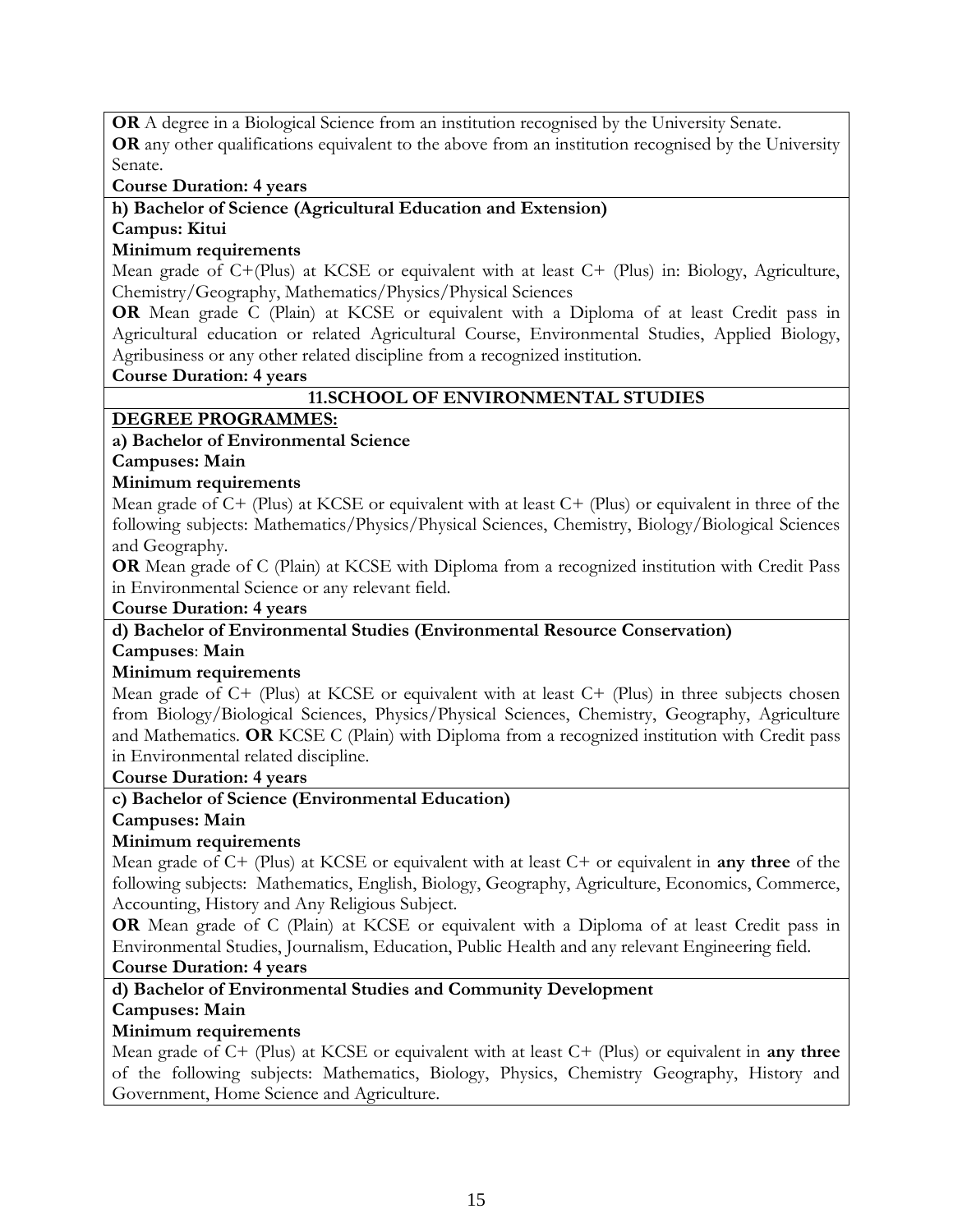**OR** Mean grade of C (Plain) at KCSE or equivalent with a Diploma of at least Credit pass in a field of study related to Environment and Community Development. They must also have attained at least C+ in two of the above subject.

**OR** Two (2) Principals at KACE in relevant subjects above.

**Course Duration: 4 years**

### **e) Bachelor of Environmental Planning & Management**

# **Campus: Main**

### **Minimum requirements**

Mean grade of C+ (Plus) at KCSE or equivalent with at least C+ (Plus) in any three of the following subjects: Geography, Mathematics, English, Business Studies, Art and Design, Agriculture, Biology. **OR** Two (2) Principals and one (1) Subsidiary at KACE or equivalent in the relevant subjects.

**OR** Mean grade of C (Plain) at KCSE or equivalent with a Diploma of at least Credit pass in a relevant field of study from a recognized institution.

**OR** Mean grade of C- (Minus) at KCSE and progressed from certificate to Diploma from a recognized/accredited institution.

**Course Duration: 4 years**

# **13. SCHOOL OF ENGINEERING AND TECHNOLOGY**

### **DIPLOMA PROGRAMMES:**

**Information Technology**

### **Campus: Main and City (Full time and Part time)**

### **Minimum requirements**

Mean grade of C (Plain) at KCSE or equivalent with at least C (Plain) in Mathematics and English. OR Mean grade of C- (Minus) at KCSE and at least C- (Minus) in Mathematics and English with Certificate in related field from recognized institution.

**Course Duration: 2 years**

# **FEES GUIDELINES**

| Undergraduate       | Tuition Fees range depending on the programme            | <b>Statutory Fees</b> |
|---------------------|----------------------------------------------------------|-----------------------|
| Programmes          |                                                          |                       |
| Art Based           | East Africans<br>Kshs. $100,000/$ = To $120,000/$ =      | Kshs. $26,000/$ =     |
|                     | Kshs. $140,000/$ = To 175, $000/$ =<br>Non-East Africans |                       |
| Science Based       | East Africans Kshs. $110,000/=$ To $210,000/=$           | Kshs. $26,000/$ =     |
|                     | Non-East Africans Kshs. $150,000/=$ To $257,500/=$       |                       |
| Creative Arts, Film | East Africans                                            | Kshs. $26,000/$ =     |
| and Media Studies   | Degrees: $Kshs.124,000/$ =                               |                       |
|                     | Diploma:Kshs.82,000/ $=$                                 | Kshs. $21,300/$       |
|                     | Certificate: Kshs. $65,325/$ =                           |                       |
|                     | 155,000/<br>Non East Africans<br>Kshs.                   |                       |
|                     | East Africans Kshs. 72,000 $/$ =                         | Kshs. $26,000/$ =     |
| Diploma             | Kshs. $125,000/$<br>Non-East Africans                    |                       |
| Certificate         | Kshs. $40,000/$ =                                        | Kshs. $21,300/$       |

# **MODE OF APPLICATION, REQUIREMENTS & PROCEDURES.**

(i) Application forms can be obtained from **Kenyatta University, Admissions Block, Office No. 12** or at the Regional Centers based in Nairobi, Embu, Mombasa, Nakuru, Kisumu, Garissa or be downloaded from our website**[www.ku.ac.ke](http://www.ku.ac.ke/)**. Applicants shall pay non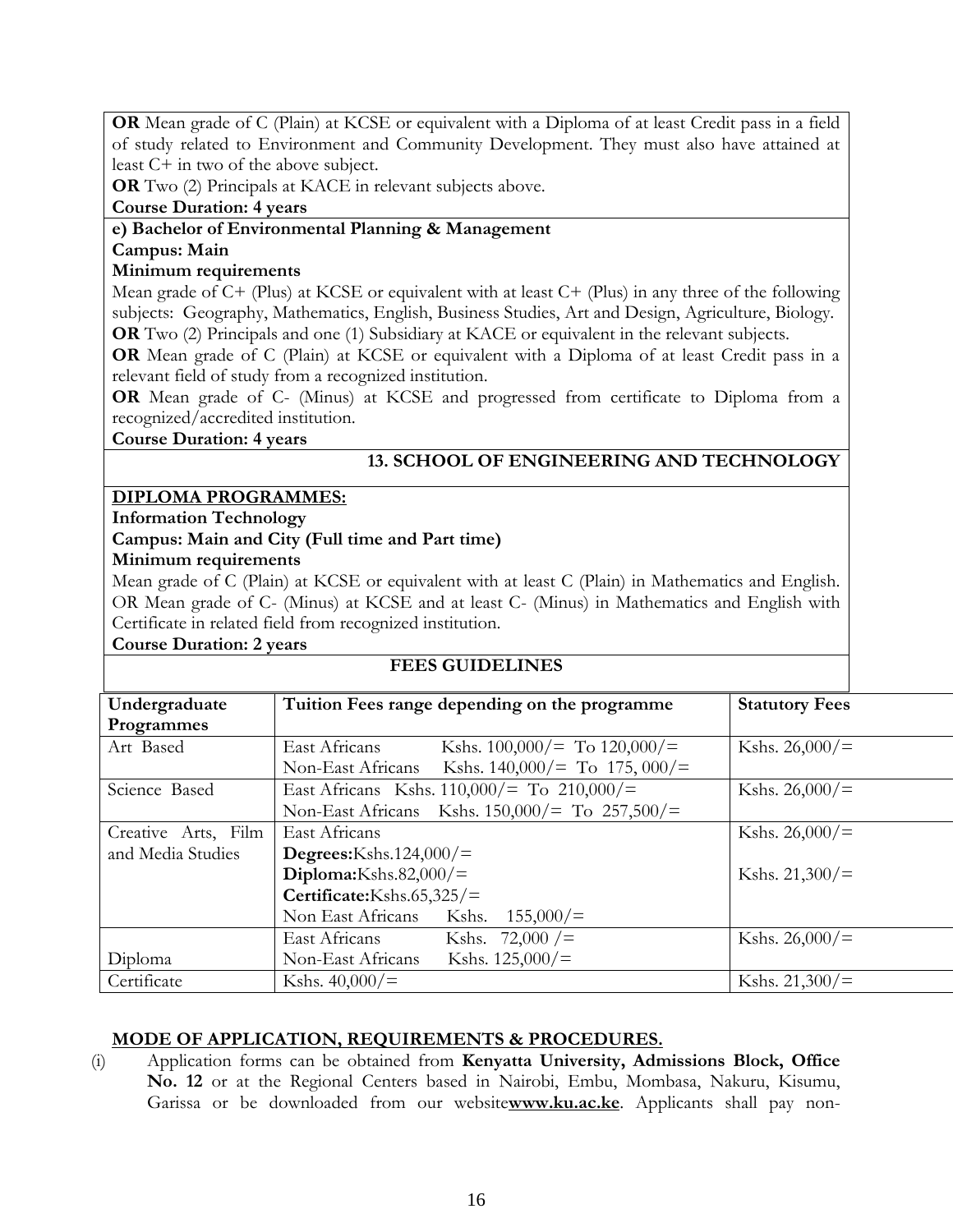refundable processing fee of **Kshs.2,000/=** for East Africans and **Kshs.4,000/=** for non-East Africans through Bank deposit into any of the following bank accounts:*Family Bank*

*- Account No. 045-000-023-316*

| <b>Co-operative Bank</b>      | $\overline{\phantom{0}}$ | Account No. 011-2906-246-1400 |
|-------------------------------|--------------------------|-------------------------------|
| <b>National Bank of Kenya</b> | $\sim$                   | Account No. 010-035-915-0801  |
| <b>Equity Bank Limited</b>    | $\tilde{\phantom{a}}$    | Account No. 018-0290-518-859  |

# (ii) **GUIDELINE FOR ONLINE APPLICATIONS** for admissions into all programmes can now be done with a click at: **[http://applications.ku.ac.ke](http://applications.ku.ac.ke/)**

All you need is the following:

- Proof of payment.
- Ensure you have met the eligibility criteria for the selected program.
- Academic Transcripts and Certificates.
- Passport photo.
- Identification documents, either a birth certificate, Identification card number or a passport number.
- (iii) Duly completed forms should be returned to the **Registrar (Academic)**, Kenyatta University **P.O. Box 43844 – 00100 NAIROBI,** Kenya or **admissions office RM 012**. Copies of relevant **professional and academic certificates** and **transcripts**, **Two (2) 1'x1' passport size photos** and **original application fee receipt MUST** be attached to the application form.

**NB: Copies of O-Level Certificates must be attached: Those with Grade C (Plain) at K.C.S.E must have a Diploma and those with C- (Minus) must have a Certificate and progression to a Diploma in relevant areas of study.**

(iv) Diploma holders from recognized institutions may apply for Credit waiver in consultation with their respective schools upon Admission. Credit waiver application forms are obtainable on request when collecting application form or can be downloaded from Kenyatta University website at **[www.ku.ac.ke](http://www.ku.ac.ke/)**

# **ENQUIRIES**

**For further information please contact:**

### **THE REGISTRAR (ACADEMIC)**

### **KENYATTA UNIVERSITY,**

### **P. O. BOX 43844 – 00100 – NAIROBI**

### **TELEPHONE: 020-8710901/0208703061 EXTENSION 3219/3215/4587**

### **MOBILE: 0737432721/0745231766/0745231767**

### **EMAIL: [registrar-acad@ku.ac.ke](mailto:regacad@ku.ac.ke)**

**WEBSITE: [www.ku.ac.ke](http://www.ku.ac.ke/)**

#### **ONLINE APPLICATIONS: [http://applications.ku.ac.ke](http://applications.ku.ac.ke/)**